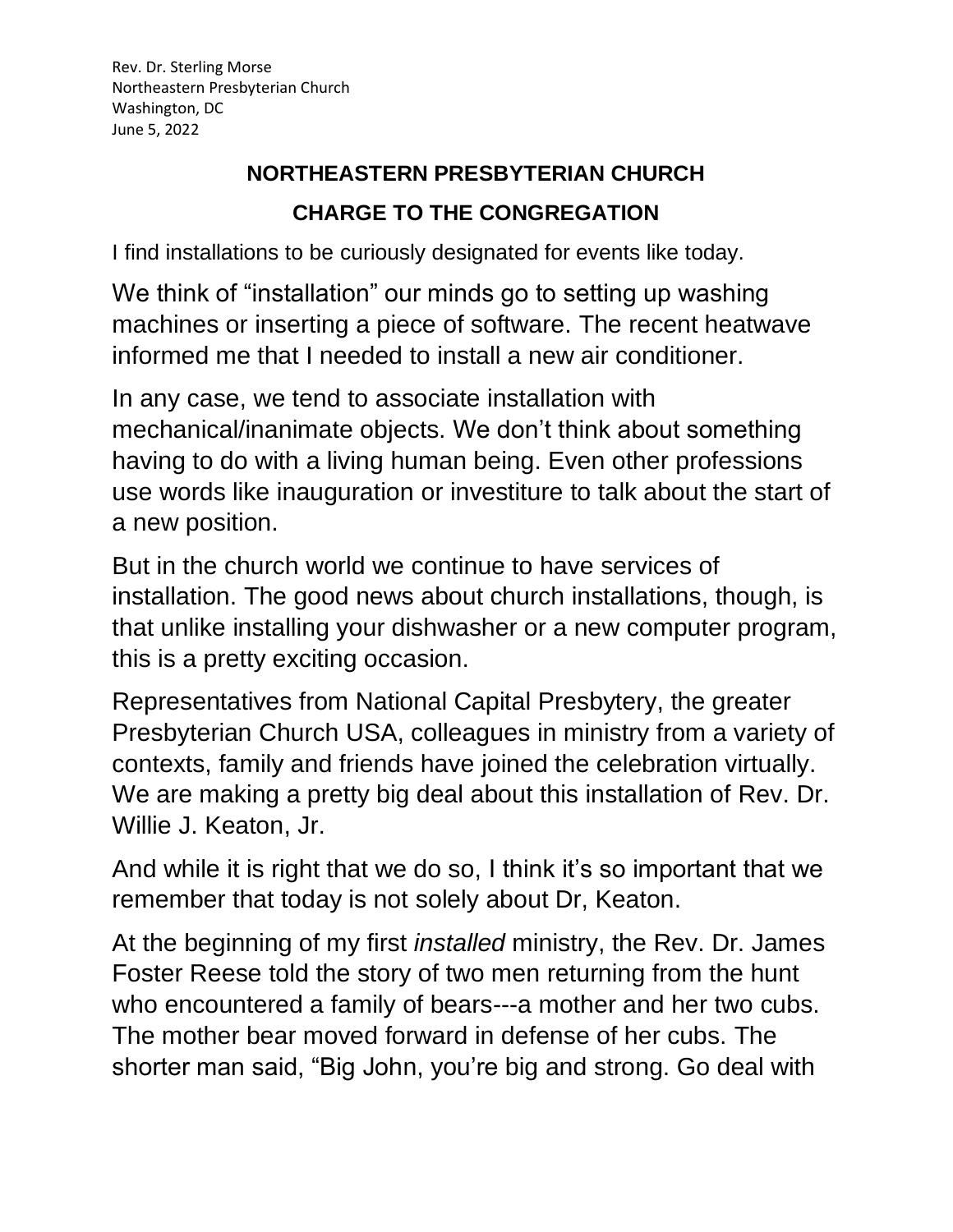Rev. Dr. Sterling Morse Northeastern Presbyterian Church Washington, DC June 5, 2022

that bear." To which Big John replied, "There's some little bears up there, too." The point is everybody has a role to play.

Today is about Northeastern Presbyterian Church of Washington DC, and the chapter of ministry that God is now calling you into together. And that's why the words found in Paul's Letter to the Ephesians are so important this afternoon. Paul writes to the Ephesians 4:11-13 that, "*the gifts he gave were that some would be apostles, some prophets, some evangelists, some pastors and teachers, to equip the saints for the work of ministry, for building up the body of Christ."*

You have called Dr. Keaton to be a "pastor and teacher" of this congregation. He has been called to the ministry by God and has been trained and equipped to do the work that is set before him. But he is not called into this ministry alone. Every one of you who is a member of this congregation is being called into this ministry too.

Show me a congregation stunted in its missional growth, and I'll show you those where the pastor tends to be the only one living into their call to ministry, that my friends is not sustainable. Each of you has a calling, and by being here today, you are saying you are going to listen to that calling so that Dr. Keaton can effectively live into his as a pastor and teacher of this church.

And that's why this reminder from Paul is so important here. Listen to what he tells the church in Ephesus about their callings: "I therefore…*I beg you to lead a life worthy of the calling to which you have been called, with all humility and gentleness, with patience, bearing with one another in love, making every effort to maintain the unity of the Spirit in the bond of peace*."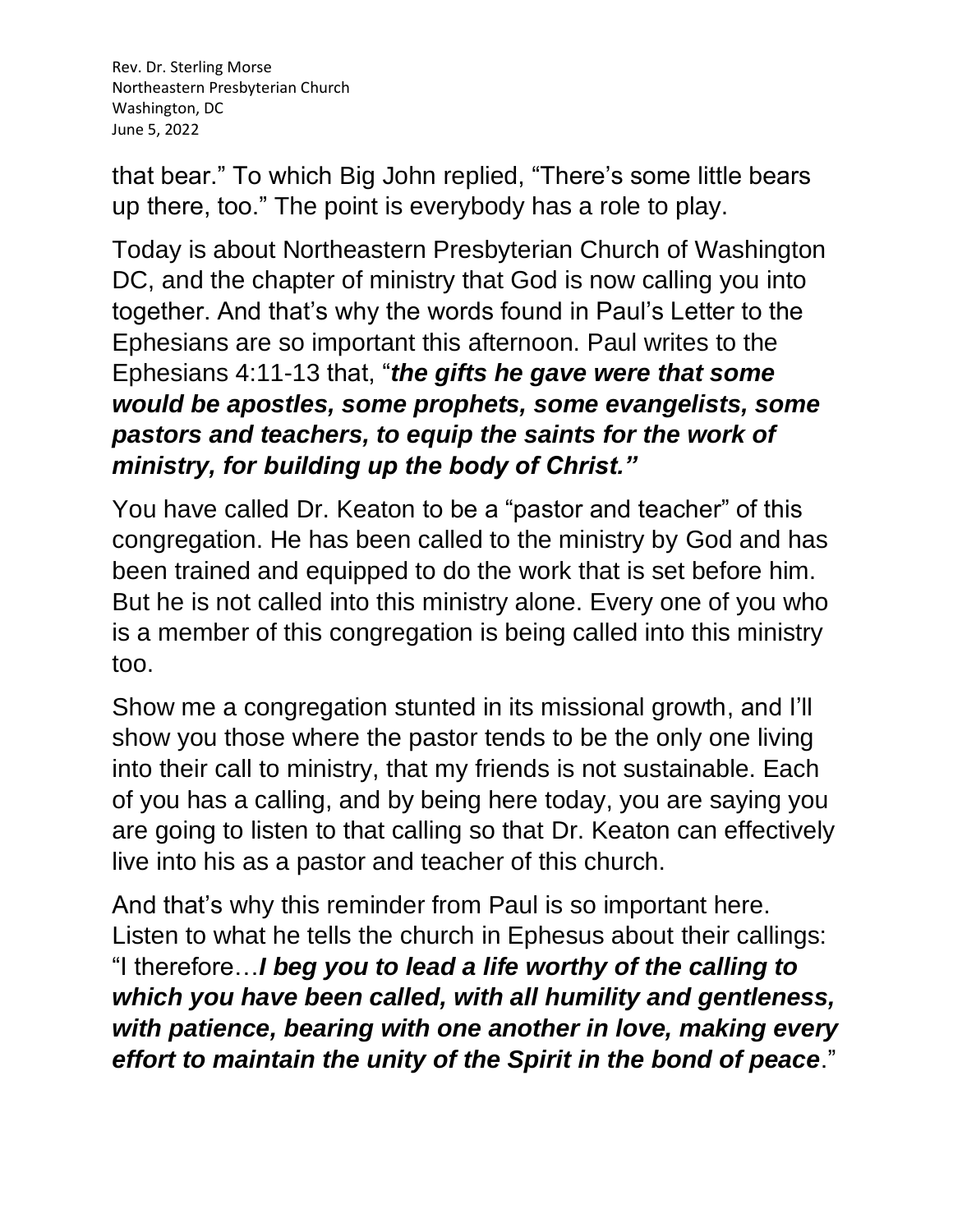Rev. Dr. Sterling Morse Northeastern Presbyterian Church Washington, DC June 5, 2022

Unless you are willing to live into that calling and work together to make this a place of exceptional ministry, there is no point going forward in this installation.

You have stepped out in faith to call Dr. Keaton. You are saying that you will continue to live into your own calling to ministry, and that you will serve with him. You are taking these installation vows alongside of him.

And so, in that spirit, I want to offer a few reminders. First, a reminder that Rev. Keaton has been called to ministry here. He has not been hired, and he is not your employee. The Holy Spirit has guided him to this ministry, and you have affirmed that call.

## *I charge you to grant Dr. Keaton the freedom to dream and the permission to lead.*

That means unlike an employee, sometimes he is going to say and do things that challenge you, or that push you out of your comfort zones. That's his job. Know that he will never do those things to be unkind or difficult. He will only do them because he truly believes he is doing what God asks of him.

## *I charge you to create an atmosphere that minimizes stress and unrealistic expectations.*

Granted, whenever there is a transitional shift in leadership, there will be occasional collisions. When it happens don't manage it in the cloud of passive- aggressive behavior or through the rumor mill. Confront him personally in Christ and together work compassionately toward resolution.

## **I** *charge you to allow him time off for relaxation and restoration.*